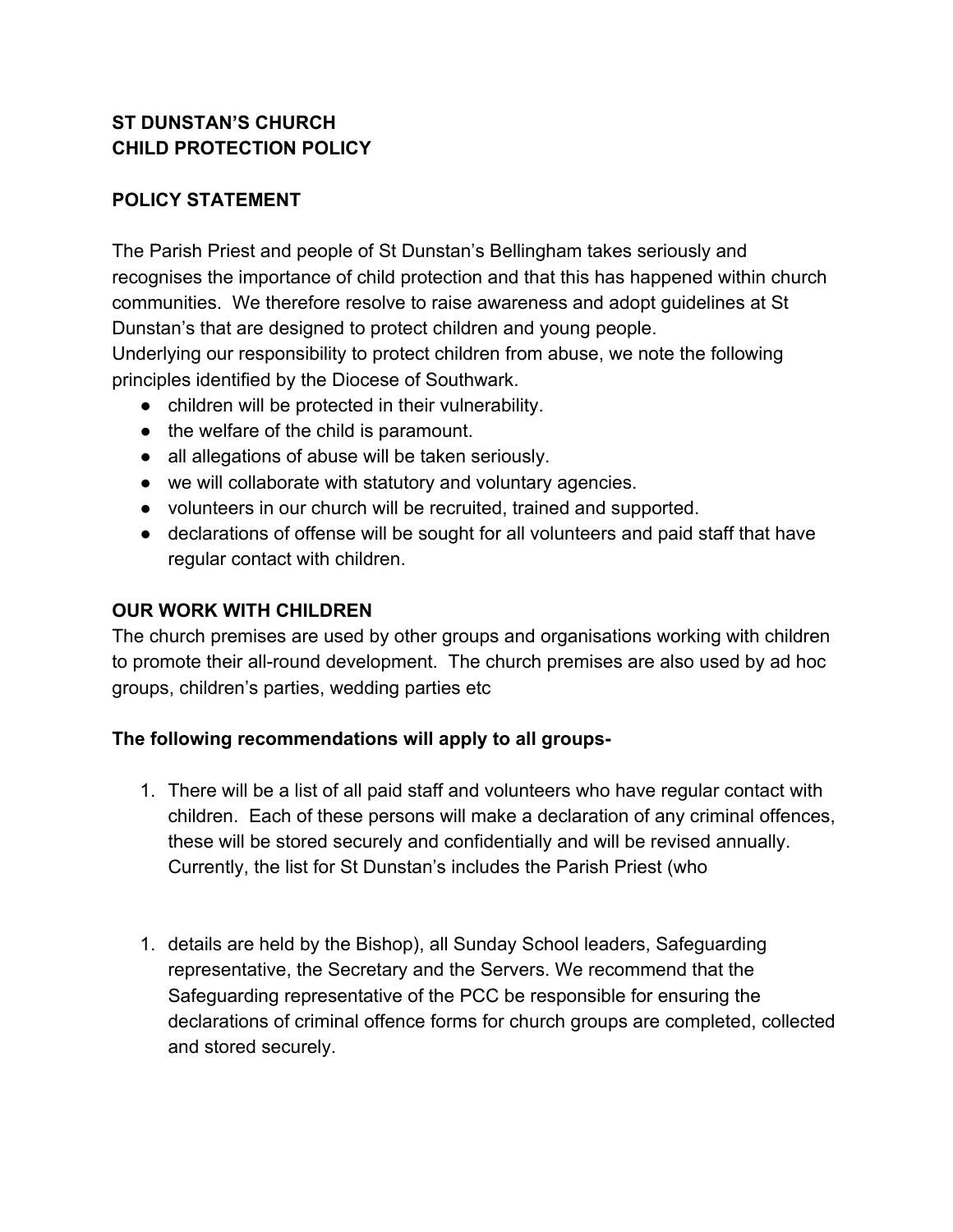- 1. In any group there will be two leaders, small groups with one leader may meet co-jointly in a large room, or in adjoining rooms with an open door between them. If a child or young person is interviewed alone, there should also be another adult within sight and hearing. At St Dunstan's this will include Confirmation classes.
- 1. Any group whether all male/all female/mixed gender, should normally have at least one male and female leader, except where the group meeting has already an established protection policy.
- 1. No person under the age of 18 years shall be left in charge of any children of any age.
- 1. No child or group of children under the age of 16 years should be left unattended at any time.
- 1. A register of children attending any activity should be kept, this to include name, address and next of kin.
- 1. Leaders of all occasional groups to ensure that all children attending do so with parental consent.
- 1. There will be an attachment added to the booking form for hiring church premises to outline the Child Protection Policy.

### **APPOINTING VOLUNTEERS**

All new volunteers will complete an application form, with two references taken up prior to interview by a group comprising of the Parish Priest, Safeguarding representative (an enhanced DBS check) and one other person nominated by the PCC.

#### **TAKING CHILDREN OFF THE PREMISES**

If children are to be taken off the premises for any reason, written permission shall be obtained from the parents or people with parental responsibility. Parents should always